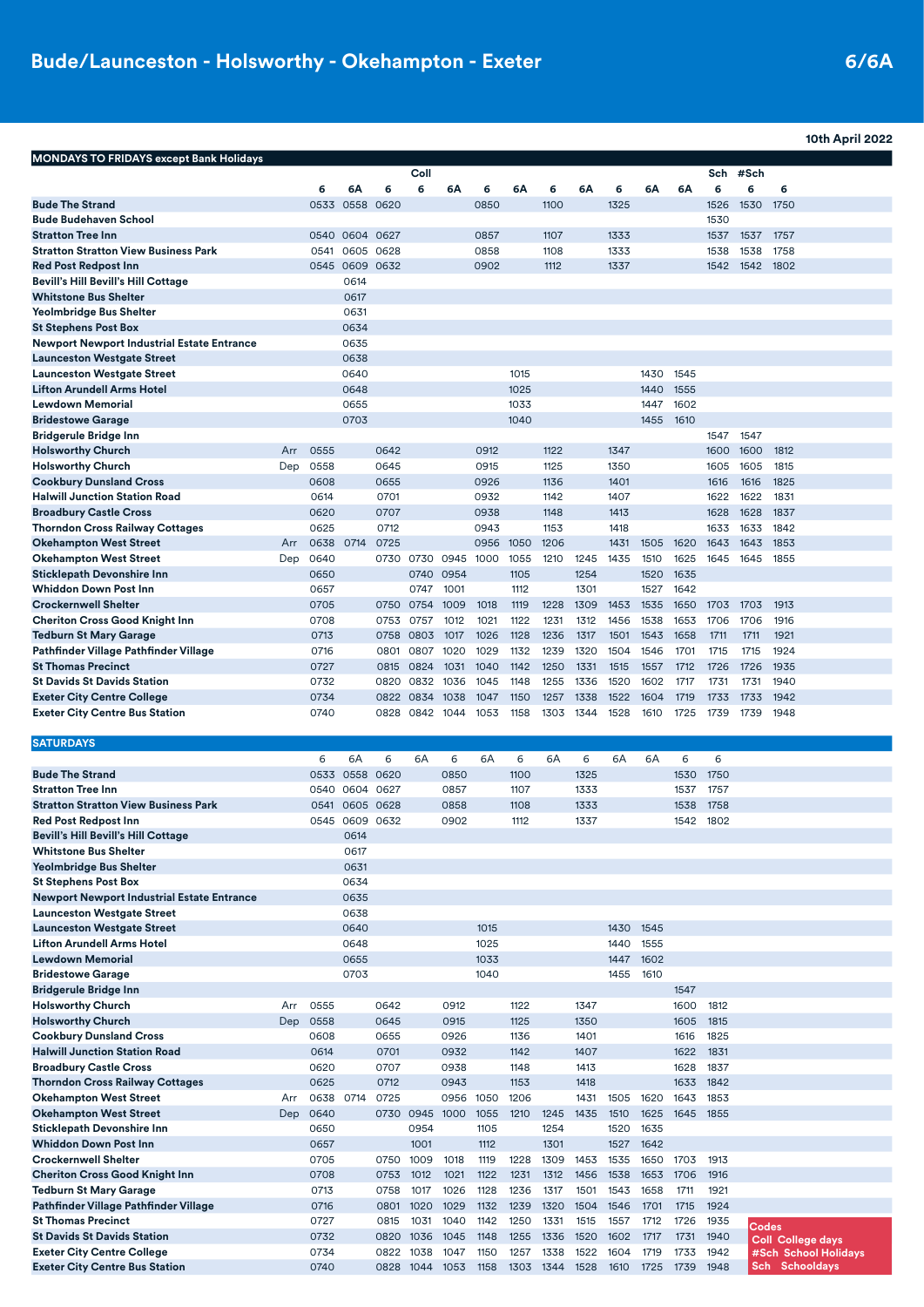## **10th April 2022**

| <b>SUNDAYS and Bank Holidays</b>                  |     |           |      |      |           |           |
|---------------------------------------------------|-----|-----------|------|------|-----------|-----------|
|                                                   |     | 6         | 6A   | 6A   | 6A        | 6         |
| <b>Bude The Strand</b>                            |     | 0835      | 0915 |      |           | 1505      |
| <b>Stratton Tree Inn</b>                          |     | 0843 0923 |      |      |           | 1513      |
| <b>Stratton Stratton View Business Park</b>       |     | 0844 0924 |      |      |           | 1514      |
| <b>Red Post Redpost Inn</b>                       |     | 0848 0928 |      |      |           | 1518      |
| <b>Bevill's Hill Bevill's Hill Cottage</b>        |     |           | 0932 |      |           |           |
| <b>Whitstone Bus Shelter</b>                      |     |           | 0936 |      |           |           |
| <b>Yeolmbridge Bus Shelter</b>                    |     |           | 0948 |      |           |           |
| <b>St Stephens Post Box</b>                       |     |           | 0951 |      |           |           |
| <b>Newport Newport Industrial Estate Entrance</b> |     |           | 0952 |      |           |           |
| <b>Launceston Westgate Street</b>                 |     |           | 0955 |      |           |           |
| <b>Launceston Westgate Street</b>                 |     |           | 1000 |      |           |           |
| <b>Lifton Arundell Arms Hotel</b>                 |     |           | 1010 |      |           |           |
| <b>Lewdown Memorial</b>                           |     |           | 1018 |      |           |           |
| <b>Bridestowe Garage</b>                          |     |           | 1025 |      |           |           |
| <b>Holsworthy Church</b>                          | Arr | 0858      |      |      |           | 1528      |
| <b>Holsworthy Church</b>                          | Dep | 0900      |      |      |           | 1530      |
| <b>Cookbury Dunsland Cross</b>                    |     | 0912      |      |      |           | 1542      |
| <b>Halwill Junction Station Road</b>              |     | 0918      |      |      |           | 1549      |
| <b>Broadbury Castle Cross</b>                     |     | 0923      |      |      |           | 1553      |
| <b>Thorndon Cross Railway Cottages</b>            |     | 0929      |      |      |           | 1559      |
| <b>Okehampton West Street</b>                     | Arr | 0938 1035 |      |      |           | 1608      |
| <b>Okehampton West Street</b>                     | Dep | 0940 1040 |      | 1210 | 1510      | 1610      |
| <b>Sticklepath Devonshire Inn</b>                 |     | 0949 1049 |      | 1219 | 1519      | 1619      |
| <b>Whiddon Down Post Inn</b>                      |     | 0958      | 1056 | 1226 | 1526      | 1626      |
| <b>Crockernwell Shelter</b>                       |     | 1004      | 1104 | 1234 |           | 1534 1634 |
| <b>Cheriton Cross Good Knight Inn</b>             |     | 1007      | 1107 | 1237 | 1537      | 1637      |
| <b>Tedburn St Mary Garage</b>                     |     | 1013      | 1113 | 1243 | 1543      | 1643      |
| Pathfinder Village Pathfinder Village             |     | 1017      | 1117 | 1247 | 1547      | 1647      |
| <b>St Thomas Precinct</b>                         |     | 1027      | 1127 | 1257 | 1557      | 1657      |
| <b>St Davids St Davids Station</b>                |     | 1032      | 1132 | 1302 | 1602      | 1702      |
| <b>Exeter City Centre College</b>                 |     | 1034      | 1134 | 1304 | 1604 1704 |           |
| <b>Exeter City Centre Bus Station</b>             |     | 1042      | 1142 | 1312 | 1612      | 1712      |
|                                                   |     |           |      |      |           |           |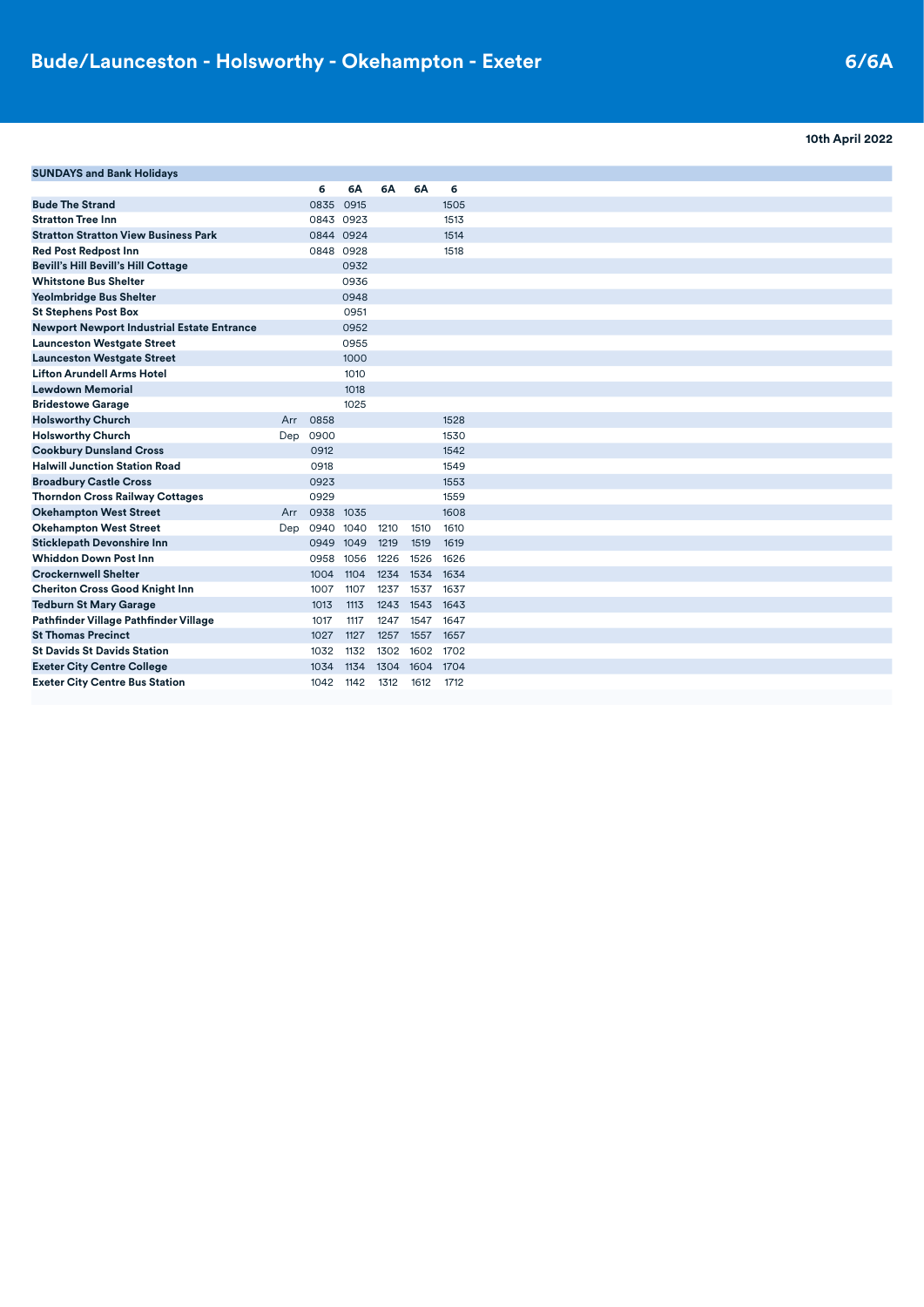**10th April 2022**

|                                                                           |            | #Sch         | Sch          |                   |              |              |              |              |              |              | Coll         |              |                             |              |              |                                               |
|---------------------------------------------------------------------------|------------|--------------|--------------|-------------------|--------------|--------------|--------------|--------------|--------------|--------------|--------------|--------------|-----------------------------|--------------|--------------|-----------------------------------------------|
|                                                                           |            | 6            | 6            | 6А                | 6            | 6            | 6            | 6А           | 6            | 6A           | 6            | 6            | 6                           | 6            | 6A           | 6                                             |
| <b>Exeter City Centre Bus Station</b>                                     |            |              |              | 0750              | 0845         | 1110         | 1140         | 1220         | 1315         | 1400         | 1530         | 1540         | 1640                        | 1750         | 1835         | 2015                                          |
| <b>Exeter City Centre College</b>                                         |            |              |              | 0753              | 0849         | 1114         | 1144         | 1223         | 1319         | 1403         | 1534         | 1544         | 1644                        | 1754         | 1838         | 2019                                          |
| <b>St Davids St Davids Station</b><br><b>St Thomas Railway Station</b>    |            |              |              | 0756<br>0802 0859 | 0852         | 1117<br>1124 | 1147<br>1154 | 1226<br>1232 | 1322<br>1329 | 1406<br>1412 | 1537<br>1544 | 1547<br>1554 | 1652<br>1659                | 1759<br>1806 | 1843<br>1849 | 2023<br>2029                                  |
| Pathfinder Village Pathfinder Village                                     |            |              |              | 0814              | 0911         | 1136         | 1206         | 1244         | 1341         | 1424         | 1556         | 1606         | 1711                        | 1818         | 1900         | 2040                                          |
| <b>Tedburn St Mary Garage</b>                                             |            |              |              | 0818              | 0914         | 1139         | 1209         | 1248         | 1344         | 1428         | 1559         | 1609         | 1716                        | 1823         | 1903         | 2043                                          |
| <b>Cheriton Cross Good Knight Inn</b>                                     |            |              |              | 0824              | 0920         | 1145         | 1215         | 1254         | 1350         | 1434         | 1605         | 1615         | 1722                        | 1829         | 1909         | 2049                                          |
| <b>Crockernwell Shelter</b>                                               |            |              |              | 0827              | 0923         | 1148         | 1218         | 1257         | 1353         | 1437         | 1608         | 1618         | 1725                        | 1832         | 1912         | 2052                                          |
| <b>Whiddon Down Post Inn</b>                                              |            |              |              | 0834              |              |              | 1226         | 1304         |              | 1444         | 1615         |              |                             | 1840         | 1919         | 2059                                          |
| <b>Sticklepath Devonshire Inn</b>                                         |            |              |              | 0842              |              |              | 1234         | 1312         |              | 1452         | 1623         |              |                             | 1848         | 1927         | 2107                                          |
| <b>Okehampton Monkey Puzzle Drive</b>                                     | Arr        |              |              | 0851              |              |              |              | 1321         |              | 1500         |              |              |                             |              |              |                                               |
| <b>Okehampton Monkey Puzzle Drive</b>                                     | Dep        |              |              | 0852              |              |              |              | 1322         |              | 1501         |              |              |                             |              |              |                                               |
| <b>Okehampton West Street</b>                                             | Arr        |              |              | 0854              | 0945         | 1210         | 1245         | 1324         | 1415         | 1503         | 1634         | 1640         | 1744                        | 1859         | 1939         | 2118                                          |
| <b>Okehampton West Street</b><br><b>Bridestowe Pool Cross</b>             | Dep        |              | 0720 0720    | 0855              | 0950         | 1213         |              | 1325         | 1420         | 1505         |              | 1645         | 1745                        | 1900         | 1940         | 2120                                          |
| <b>Lewdown Post Office</b>                                                |            |              |              | 0906<br>0914      |              |              |              | 1336<br>1344 |              | 1516<br>1524 |              |              |                             |              | 1951<br>1959 |                                               |
| <b>Lifton Arundell Arms Hotel</b>                                         |            |              |              | 0921              |              |              |              | 1351         |              | 1531         |              |              |                             |              | 2006         |                                               |
| <b>Launceston Westgate Street</b>                                         |            |              |              | 0930              |              |              |              | 1400         |              | 1540         |              |              |                             |              | 2015         |                                               |
| <b>Launceston Westgate Street</b>                                         |            |              |              |                   |              |              |              |              |              |              |              |              |                             |              | 2017         |                                               |
| <b>Newport Newport Industrial Estate Entrance</b>                         |            |              |              |                   |              |              |              |              |              |              |              |              |                             |              | 2018         |                                               |
| <b>St Stephens Post Box</b>                                               |            |              |              |                   |              |              |              |              |              |              |              |              |                             |              | 2020         |                                               |
| Yeolmbridge Yeolm Bridge                                                  |            |              |              |                   |              |              |              |              |              |              |              |              |                             |              | 2023         |                                               |
| <b>Whitstone Bus Shelter</b>                                              |            |              |              |                   |              |              |              |              |              |              |              |              |                             |              | 2036         |                                               |
| <b>Bevill's Hill Bevill's Hill Cottage</b>                                |            |              |              |                   |              |              |              |              |              |              |              |              |                             |              | 2039         |                                               |
| <b>Thorndon Cross Cross</b>                                               |            | 0728         | 0728         |                   | 0958         | 1221         |              |              | 1428         |              |              | 1653         | 1753                        | 1908         |              | 2128                                          |
| <b>Broadbury Castle Cross</b>                                             |            | 0733         | 0733         |                   | 1003         | 1226         |              |              | 1433         |              |              | 1658         | 1758                        | 1913         |              | 2133                                          |
| <b>Halwill Junction Station Road</b>                                      |            | 0738         | 0738         |                   | 1008         | 1231         |              |              | 1438         |              |              | 1703         | 1803                        | 1918         |              | 2138                                          |
| <b>Cookbury Dunsland Cross</b>                                            |            | 0742         | 0742         |                   | 1012         | 1237         |              |              | 1444         |              |              | 1709         | 1809                        | 1924         |              | 2144                                          |
| <b>Holsworthy Library</b><br><b>Holsworthy Library</b>                    | Arr<br>Dep | 0756<br>0800 | 0756<br>0800 |                   | 1026<br>1030 | 1251<br>1253 |              |              | 1458<br>1500 |              |              | 1723         | 1823<br>1825                | 1938<br>1940 |              | 2158<br>2200                                  |
| <b>Bridgerule Bridge Inn</b>                                              |            | 0807         | 0807         |                   |              |              |              |              |              |              |              | 1725         |                             |              |              |                                               |
| <b>Red Post Red Post Junction</b>                                         |            | 0812         | 0812         |                   | 1039         | 1302         |              |              | 1509         |              |              | 1734         | 1834                        | 1948         | 2044         | 2207                                          |
| <b>Stratton Stratton View Business Park</b>                               |            | 0817         | 0817         |                   | 1044         | 1307         |              |              | 1514         |              |              | 1738         | 1839                        | 1953         | 2047         | 2212                                          |
| <b>Stratton Tree Inn</b>                                                  |            | 0818         | 0818         |                   | 1045         | 1308         |              |              | 1515         |              |              | 1739         | 1840                        | 1954         | 2048         | 2213                                          |
| <b>Bude Budehaven School</b>                                              |            |              | 0827         |                   |              |              |              |              |              |              |              |              |                             |              |              |                                               |
| <b>Bude The Strand</b>                                                    |            | 0824 0834    |              |                   | 1052         | 1315         |              |              | 1522         |              |              | 1746         | 1847                        | 2001         | 2054 2220    |                                               |
|                                                                           |            |              |              |                   |              |              |              |              |              |              |              |              |                             |              |              |                                               |
| <b>SATURDAYS</b>                                                          |            |              |              |                   |              |              |              |              |              |              |              |              |                             |              |              |                                               |
| <b>Exeter City Centre Bus Station</b>                                     |            | 6            | 6А<br>0750   | 6<br>0845         | 6<br>1110    | 6<br>1140    | 6A<br>1220   | 6<br>1315    | 6А<br>1400   | 6<br>1540    | 6<br>1640    | 6<br>1750    | 6А<br>1835                  | 6<br>2015    |              |                                               |
| <b>Exeter City Centre College</b>                                         |            |              |              |                   |              |              |              |              | 1403         | 1544         | 1644         | 1754         | 1838                        |              |              |                                               |
|                                                                           |            |              |              |                   |              |              |              |              |              |              |              |              |                             |              |              |                                               |
|                                                                           |            |              | 0753         | 0849              | 1114         | 1144         | 1223         | 1319         |              |              |              |              |                             | 2019         |              |                                               |
| <b>St Davids St Davids Station</b>                                        |            |              | 0756         | 0852<br>0802 0859 | 1117<br>1124 | 1147<br>1154 | 1226<br>1232 | 1322<br>1329 | 1406<br>1412 | 1547<br>1554 | 1652<br>1659 | 1759<br>1806 | 1843<br>1849                | 2023<br>2029 |              |                                               |
| <b>St Thomas Railway Station</b><br>Pathfinder Village Pathfinder Village |            |              | 0814         | 0911              | 1136         | 1206         | 1244         | 1341         | 1424         | 1606         | 1711         | 1818         | 1900                        | 2040         |              |                                               |
| <b>Tedburn St Mary Garage</b>                                             |            |              | 0818         | 0914              | 1139         | 1209         | 1248         | 1344         | 1428         | 1609         | 1716         | 1823         | 1903                        | 2043         |              |                                               |
| <b>Cheriton Cross Good Knight Inn</b>                                     |            |              | 0824         | 0920              | 1145         | 1215         | 1254         | 1350         | 1434         | 1615         | 1722         | 1829         | 1909                        | 2049         |              |                                               |
| <b>Crockernwell Shelter</b>                                               |            |              |              | 0827 0923 1148    |              | 1218         | 1257         | 1353         | 1437         | 1618         | 1725         | 1832         | 1912                        | 2052         |              |                                               |
| <b>Whiddon Down Post Inn</b>                                              |            |              | 0834         |                   |              | 1226         | 1304         |              | 1444         |              |              | 1840         | 1919                        | 2059         |              |                                               |
| <b>Sticklepath Devonshire Inn</b>                                         |            |              | 0842         |                   |              | 1234         | 1312         |              | 1452         |              |              | 1848         | 1927                        | 2107         |              |                                               |
| <b>Okehampton Monkey Puzzle Drive</b>                                     | Arr        |              | 0851         |                   |              |              | 1321         |              | 1500         |              |              |              |                             |              |              |                                               |
| <b>Okehampton Monkey Puzzle Drive</b>                                     | Dep        |              | 0852         |                   |              |              | 1322         |              | 1501         |              |              |              |                             |              |              |                                               |
| <b>Okehampton West Street</b>                                             | Arr        |              |              | 0854 0945         | 1210         | 1245         | 1324         | 1415         | 1503         | 1640         | 1744         | 1859         | 1939                        | 2118         |              |                                               |
| <b>Okehampton West Street</b>                                             | Dep        | 0720         | 0855 0950    |                   | 1213         |              | 1325         | 1420         | 1505         | 1645         | 1745         | 1900         | 1940                        | 2120         |              |                                               |
| <b>Bridestowe Pool Cross</b><br><b>Lewdown Post Office</b>                |            |              | 0906<br>0914 |                   |              |              | 1336<br>1344 |              | 1516<br>1524 |              |              |              | 1951<br>1959                |              |              |                                               |
| <b>Lifton Arundell Arms Hotel</b>                                         |            |              | 0921         |                   |              |              | 1351         |              | 1531         |              |              |              | 2006                        |              |              |                                               |
| <b>Launceston Westgate Street</b>                                         |            |              | 0930         |                   |              |              | 1400         |              | 1540         |              |              |              | 2015                        |              |              |                                               |
| <b>Launceston Westgate Street</b>                                         |            |              |              |                   |              |              |              |              |              |              |              |              | 2017                        |              |              |                                               |
| <b>Newport Newport Industrial Estate Entrance</b>                         |            |              |              |                   |              |              |              |              |              |              |              |              | 2018                        |              |              |                                               |
| <b>St Stephens Post Box</b>                                               |            |              |              |                   |              |              |              |              |              |              |              |              | 2020                        |              |              |                                               |
| Yeolmbridge Yeolm Bridge                                                  |            |              |              |                   |              |              |              |              |              |              |              |              | 2023                        |              |              |                                               |
| <b>Whitstone Bus Shelter</b>                                              |            |              |              |                   |              |              |              |              |              |              |              |              | 2036                        |              |              |                                               |
| <b>Bevill's Hill Bevill's Hill Cottage</b>                                |            |              |              |                   |              |              |              |              |              |              |              |              | 2039                        |              |              |                                               |
| <b>Thorndon Cross Cross</b>                                               |            | 0728         |              | 0958              | 1221         |              |              | 1428         |              | 1653         | 1753         | 1908         |                             | 2128         |              |                                               |
| <b>Broadbury Castle Cross</b><br><b>Halwill Junction Station Road</b>     |            | 0733<br>0738 |              | 1003<br>1008      | 1226<br>1231 |              |              | 1433<br>1438 |              | 1658<br>1703 | 1758<br>1803 | 1913<br>1918 |                             | 2133<br>2138 |              |                                               |
| <b>Cookbury Dunsland Cross</b>                                            |            | 0742         |              | 1012              | 1237         |              |              | 1444         |              | 1709         | 1809         | 1924         |                             | 2144         |              |                                               |
| <b>Holsworthy Library</b>                                                 | Arr        | 0756         |              | 1026              | 1251         |              |              | 1458         |              | 1723         | 1823         | 1938         |                             | 2158         |              |                                               |
| <b>Holsworthy Library</b>                                                 | Dep        | 0800         |              | 1030              | 1253         |              |              | 1500         |              | 1725         | 1825         | 1940         |                             | 2200         |              |                                               |
| <b>Bridgerule Bridge Inn</b>                                              |            | 0807         |              |                   |              |              |              |              |              |              |              |              |                             |              |              |                                               |
| <b>Red Post Red Post Junction</b>                                         |            | 0812         |              | 1039              | 1302         |              |              | 1509         |              | 1734         | 1834         | 1948         | 2044 2207                   |              |              |                                               |
| <b>Stratton Stratton View Business Park</b>                               |            | 0817         |              | 1044              | 1307         |              |              | 1514         |              | 1738         | 1839         | 1953         | 2047                        | 2212         | <b>Codes</b> | Coll College days                             |
| <b>Stratton Tree Inn</b><br><b>Bude The Strand</b>                        |            | 0818<br>0824 |              | 1045<br>1052 1315 | 1308         |              |              | 1515<br>1522 |              | 1739<br>1746 | 1840<br>1847 | 1954         | 2048 2213<br>2001 2054 2220 |              |              | #Sch School Holidays<br><b>Sch</b> Schooldays |